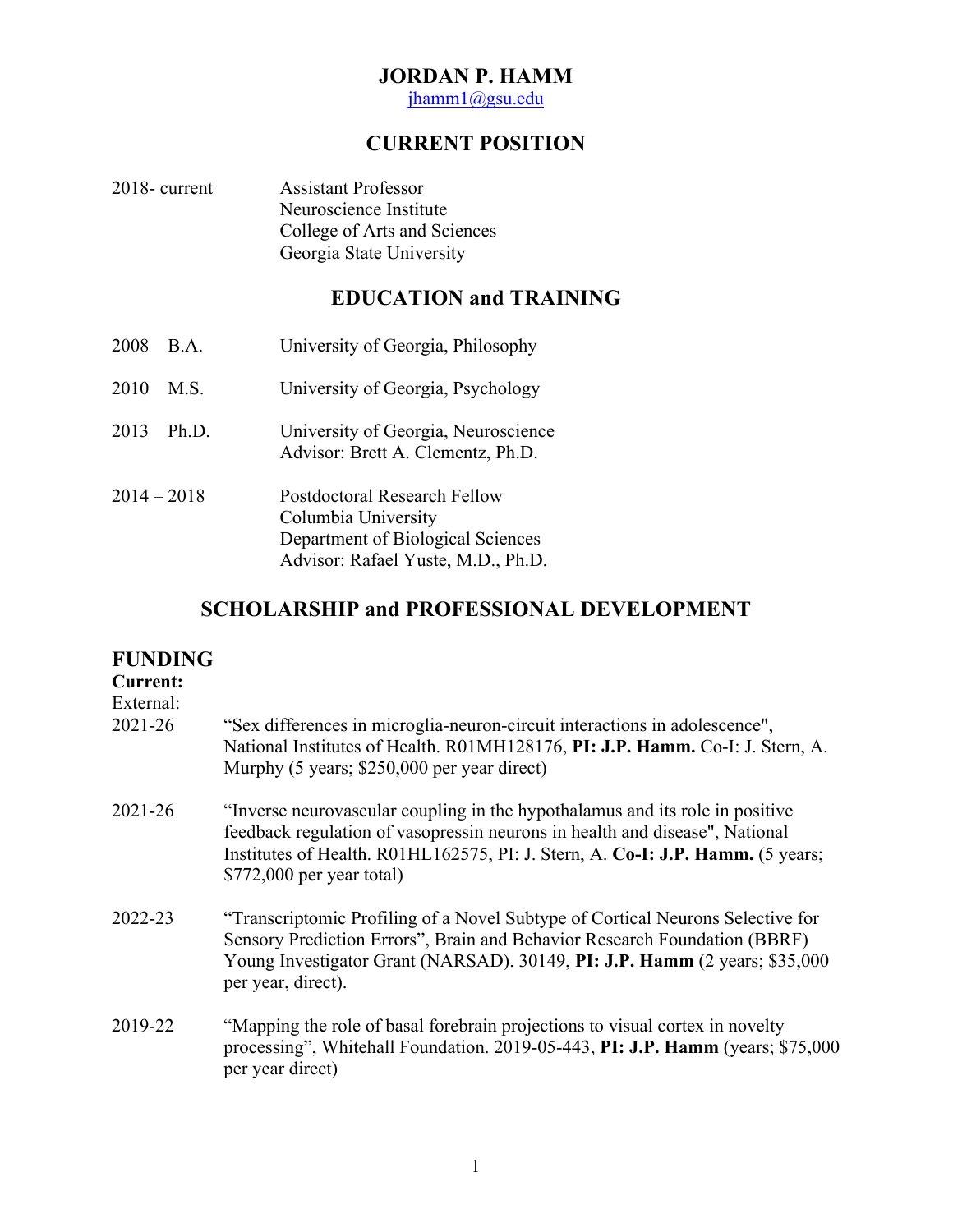| "Fronto-sensory circuit mechanisms of perceptual novelty processing", National<br>Institutes of Health. K99/R00MH115082, PI: J.P. Hamm. Sponsor: R. Yuste.<br>Consultants: A. Churchland; J. Gogos (5 years; \$100,000-\$250,000 per year total)                                              |
|-----------------------------------------------------------------------------------------------------------------------------------------------------------------------------------------------------------------------------------------------------------------------------------------------|
|                                                                                                                                                                                                                                                                                               |
| "Large-scale monitoring of circuits for adaptation and novelty detection in<br>primary visual cortex", National Institutes of Health. F32MH125445, PI: J.M.<br>Ross (Hamm lab postdoc), <b>Mentor: J.P. Hamm</b> ; Co-sponsors: H.E. Albers, Y.<br>Molkov (3 years; \$71,000 per year direct) |
|                                                                                                                                                                                                                                                                                               |
|                                                                                                                                                                                                                                                                                               |
| "Circuits for deviance detection in V1", National Institutes of Health.<br>R01EY033950, PI: J.P. Hamm. Co-I: D.S. Peterka (Columbia University) (5<br>years; \$250,000 per year direct)                                                                                                       |
|                                                                                                                                                                                                                                                                                               |

# **Completed:**

| "Two-photon analysis of circuit-level mechanisms of schizophrenia biomarkers",<br>National Institutes of Health. F32MH106265, PI: J.P. Hamm. Mentor: R. Yuste. |
|----------------------------------------------------------------------------------------------------------------------------------------------------------------|
|                                                                                                                                                                |
|                                                                                                                                                                |
|                                                                                                                                                                |
|                                                                                                                                                                |
| "Adolescent and sex-specific effects of cortical microglia hyperactivation on                                                                                  |
| biomarkers of schizophrenia" Seed grant, Center for Neuroinflammation and                                                                                      |
| Cardiometabolic Diseases, Georgia State University. PI: J.P. Hamm (\$15,000)                                                                                   |
|                                                                                                                                                                |
| "Parallel studies of novelty-processing circuits in humans and mice", Brains and                                                                               |
| Behavior seed grant, Georgia State University. PI: J.P. Hamm; Co-PI: J. Malins;                                                                                |
|                                                                                                                                                                |
| "Translational neurophysiology of neuropsychiatric disorders: leveraging the                                                                                   |
| BRAIN initiative" Interdisciplinary Research Initiatives Seed (IRIS) funding                                                                                   |
|                                                                                                                                                                |
|                                                                                                                                                                |
| program, Columbia University. PI: D. Javitt. Co-PI: J.P. Hamm, R. Yuste.                                                                                       |

# **AWARDS**

| 2022    | Dean's Early Career Award, Georgia State University                                  |
|---------|--------------------------------------------------------------------------------------|
| 2018    | American College of Neuropsychopharmacology (ACNP) Travel Award                      |
| 2018    | Gordon Research Conference Travel Award for "Thalamocortical Interactions"           |
| 2017    | International Congress on Schizophrenia Research (ICOSR) Young Investigator<br>award |
| 2013    | Herbert Zimmer Award, University of Georgia                                          |
| 2010-12 | Paul D. Coverdell Franklin Foundation Fellowship in Neuroimaging                     |
| 2008    | Travel Award, University of Georgia                                                  |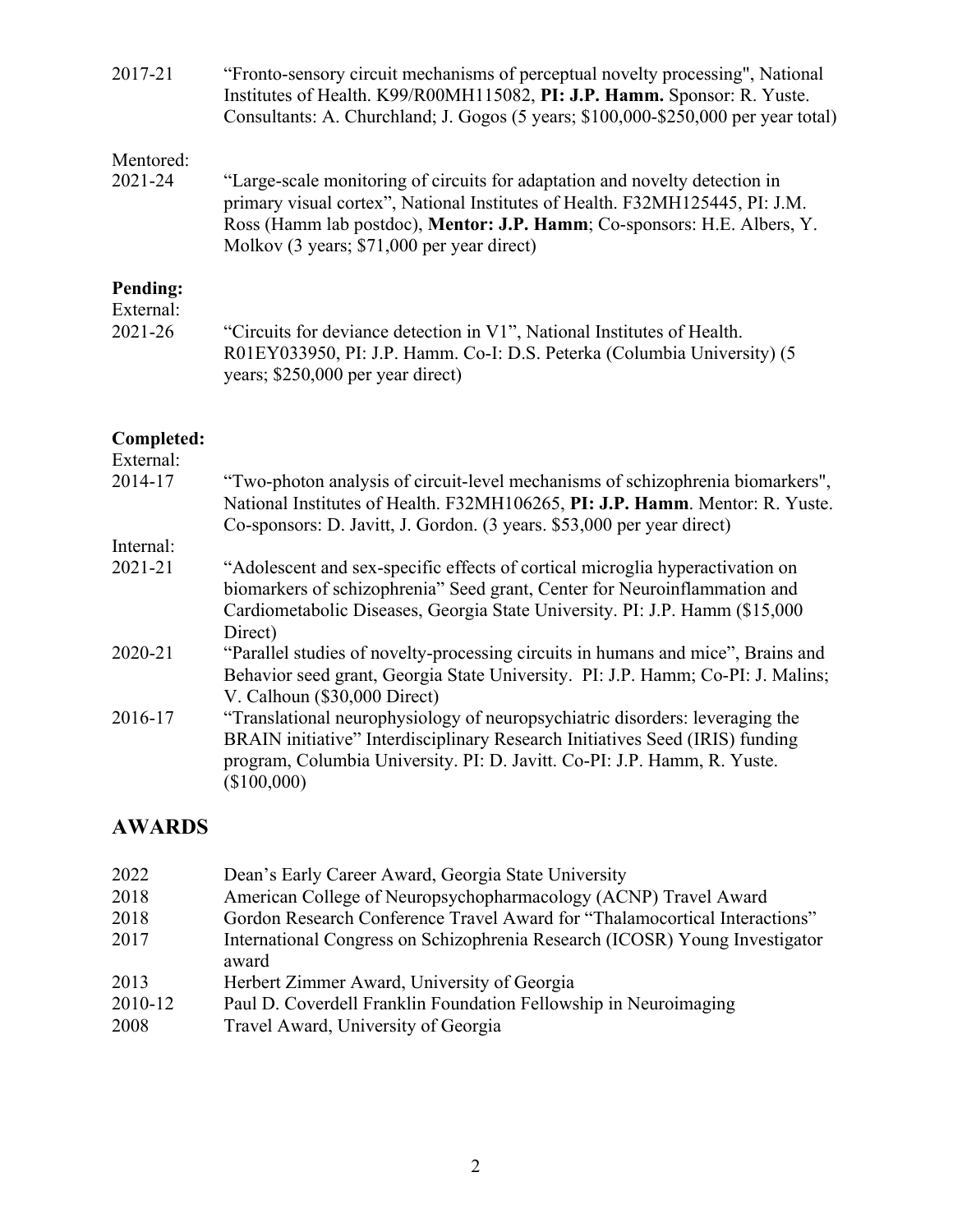## **PUBLICATIONS**

(peer-reviewed journal articles)

- Roy, R.K., Althammer, F., Seymour, J.A., Du, W., Biancardi, V.C., **Hamm, J.P.**, Filosa, J.A., Brown, C.H., Stern, J.E. (2021) Inverse neurovascular coupling contributes to positive feedback excitation of vasopressin neurons during a systemic homeostatic challenge. *Cell Reports.* DOI: 10.1016/j.celrep.2021.109925
- **Hamm, J.P.,** Shymkiv, Y., Han, S., Yang, W. Yuste, R. Cortical ensembles selective for context. (2021). *Proceedings of the National Academy of Sciences of the United States of America (PNAS).* 118(14):e2026179118. DOI: 10.1073/pnas.2026179118.
- Van Derveer, A.B, Bastos, G, Ferrell. A.D., Gallimore, C.G., Greene, M.L., Holmes, J.T., Kubricka, V., Ross, J.M., **Hamm, J.P.** (2020) A role for somatostatin-positive interneurons in neuro-oscillatory and information processing deficits in schizophrenia. *Schizophrenia Bulletin.* DOI: 10.1093/schbul/sbaa184
- Wenzel, M., **Hamm, J.P.** (2020) Identification and quantification of neuronal ensembles in optical imaging experiments. *Journal of Neuroscience Methods.* 351, 109046. DOI: 10.1016/j.jneumeth.2020.109046
- Ross, J.M., **Hamm, J.P.** (2020) Cortical Microcircuit Mechanisms of Mismatch Negativity and Its Underlying Subcomponents. *Front Neural Circuits.* 14:13. DOI: 10.3389/fncir.2020.00013
- Zhou ZC, Huang WA, Yu Y, Negahbani, E., Stitt, I.M., Alexander, M.L., **Hamm, J.P.,** Kato, H.K., Frölich, F. (2020). Stimulus-specific regulation of visual oddball differentiation in posterior parietal cortex. *Scientific Reports*. 10(1):13973. DOI: 10.1038/s41598-020- 70448-6
- **Hamm, J.P.,** Shymkiv, Y., Gogos, J.A., Yuste, R. (2020). Aberrant cortical ensembles and schizophrenia-like sensory phenotypes in setd1a mice. *Biological Psychiatry*. 88(3):215- 223. DOI: 10.1016/j.biopsych.2020.01.004
- Wenzel, M., **Hamm, J.P.,** Peterka, D.S., Yuste, R. (2019) Acute focal seizures start as local synchronizations of neuronal ensembles. *Journal of Neuroscience.* 39(43);8562-75. DOI: 10.1523/JNEUROSCI.3176-18.2019
- Bobilev, A.M., Hudgens-Haney, M.E., **Hamm, J.P.,** Oliver, W.T., McDowell, J.E., Lauderdale, J.D., Clementz, B.A (2019) Early and late auditory information processing show opposing deviations in aniridia. *Brain Research.* 1720:146307. DOI: 10.1016/j.brainres.2019.146307
- Parker, D.P., **Hamm, J.P.,** McDowell, J.E., Keedy, S.K., Gershon, E.S., Ivleva, E.I., Pearlson, G.D., Keshavan, M.S., Tamminga, C. A., Sweeney, J.A., Clementz, B.A (2019) Auditory steady-state EEG response across the schizo-bipolar spectrum. *Schizophrenia Research.*  209: 218-226. DOI: 10.1016/j.schres.2019.04.014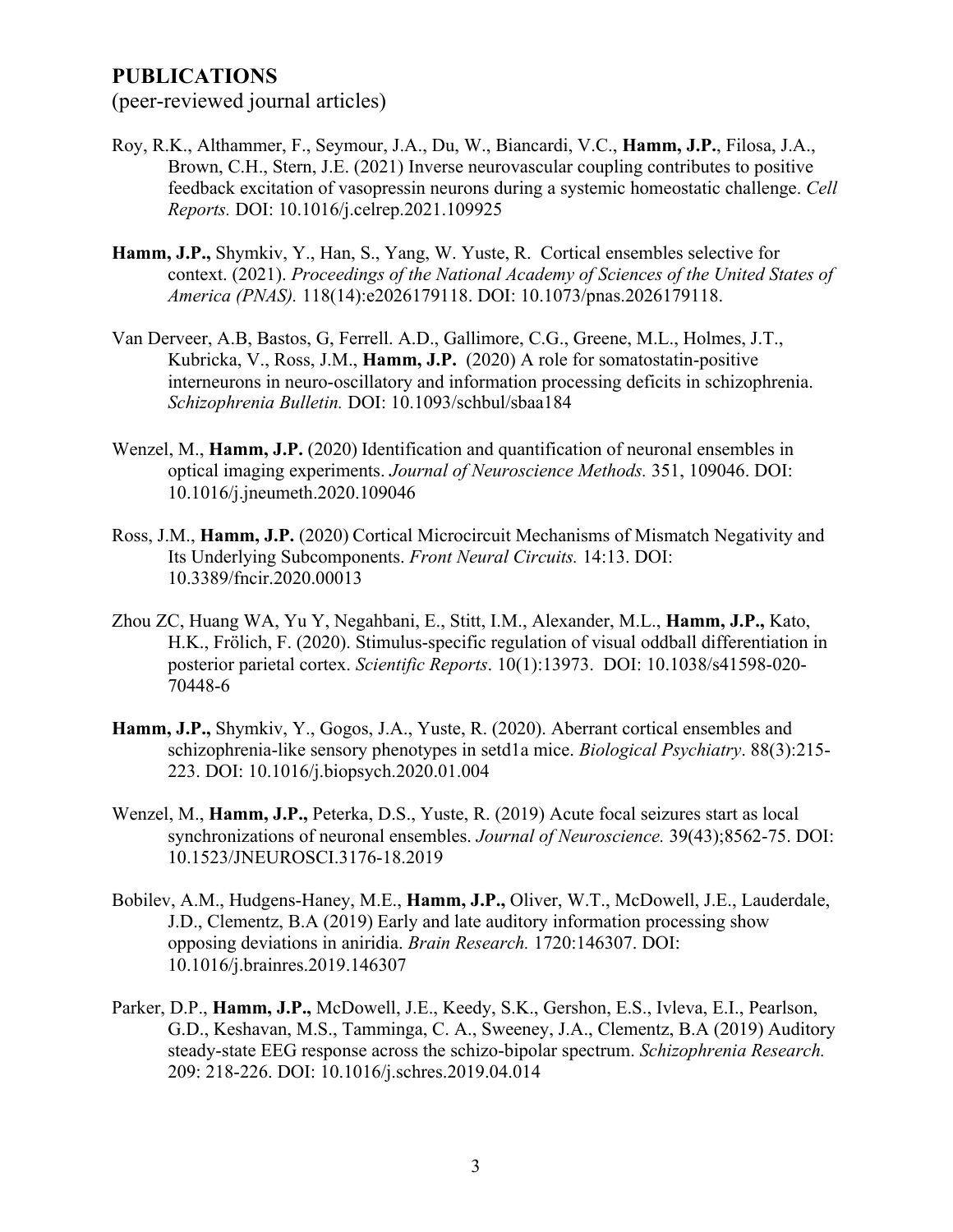- Jayant, K., Wenzel, M., Bando, Y., **Hamm, J.P.,** Owen, J.S., Sahin, O., Shepard, K.L, Yuste, R. (2019). Targeted intracellular recordings from deep-layer cortical neurons *in vivo*. *Cell Reports.* 26 (1): 266-278. DOI: 10.1016/j.celrep.2018.12.019
- Agetsuma, M., **Hamm, J.P.,** Tao, K., Fujisawa, S., Yuste, R. (2018) Parvalbumin-positive interneurons regulate neuronal ensembles in visual cortex. *Cerebral Cortex.* 28(5):1831:45. doi: 10.1093/cercor/bhx169.
- **Hamm, J.P.,** Peterka, D.S., Gogos, J.A., Yuste, R. (2017) Altered cortical ensembles in mouse models of schizophrenia. *Neuron.* 94, 1, 153–167. doi: 10.1016/j.neuron.2017.03.019.
- Wenzel, M., **Hamm, J.P.,** Peterka, D.S., Yuste, R. (2017) Reliable and elastic propagation of cortical seizures *in vivo*. *Cell Reports.* 27;19 (13): 2681-2693. doi: 10.1016/j.celrep.2017.05.090.
- **Hamm, J.P.**, Yuste, R. (2016). Somatostatin Interneurons Control a Key Component of Mismatch Negativity in Mouse Visual Cortex. *Cell Reports*. 16, 407–420. doi: 10.1016/j.celrep.2016.06.037.
- Clementz, B.A., Sweeney, J.A., **Hamm, J.P.,** Ivleva, E.I., Ethridge, L.E., Pearlson, G.D., Keshavan, M.S., Tamminga, C.A. (2016). Identification of Distinct Psychosis Biotypes Using Brain-Based Biomarkers. *American Journal of Psychiatry.* 173(4):373-84. doi: 10.1176/appi.ajp.2015.14091200.
- Hayrynen, L.K., **Hamm, J.P.,** Sponheim, S.R., Clementz, B.A. (2016) Frequency-specific disruptions of neuronal oscillations reveal aberrant auditory processing in schizophrenia. *Psychophysiology.* 53(6):786-95. doi: 10.1111/psyp.12635.
- Mokhtari, M., Narayanan, B., **Hamm, J.P.,** Soh, P., Calhoun, V.D., Ruaño, G., Kocherla, M., Windemuth, A., Clementz, B.A., Tamminga, C.A., Sweeney, J.A., Keshavan, M.S., Pearlson, G.D. (2015) Multivariate Genetic Correlates of the Auditory Paired Stimuli-Based P2 Event-Related Potential in the Psychosis Dimension From the BSNIP Study. *Schizophrenia Bulletin.* 42(3):851-62. doi: 10.1093/schbul/sbv147.
- Carrillo-Reid L., Miller J.E., **Hamm, J.P.,** Jackson J., Yuste, R. (2015). Endogenous Sequential Cortical Activity Evoked by Visual Stimuli. *Journal of Neuroscience.* 35(23):8813-28. doi: 10.1523/JNEUROSCI.5214-14.2015.
- **Hamm, J.P.,** Oliver, W.T., Hudgens-Haney, M., Bobilev, A., McDowell, J.E., Buckley, P.F., Clementz, B.A. (2015). Stimulus Train Duration but Not Attention Moderates γ-band Entrainment Abnormalities in Schizophrenia. *Schizophrenia Research*. 165(1):97-102. doi: 10.1016/j.schres.2015.02.016.
- Ethridge, L.E., **Hamm, J.P.,** Pearlson, G.D., Tamminga, C.A., Sweeney, J.A., Keshavan, M.S., Clementz, B.A. (2015). Event-related Potential and Time-frequency Endophenotypes for Schizophrenia and Psychotic Bipolar Disorder. *Biological Psychiatry.* 77(2):127-36. doi: 10.1016/j.biopsych.2014.03.032.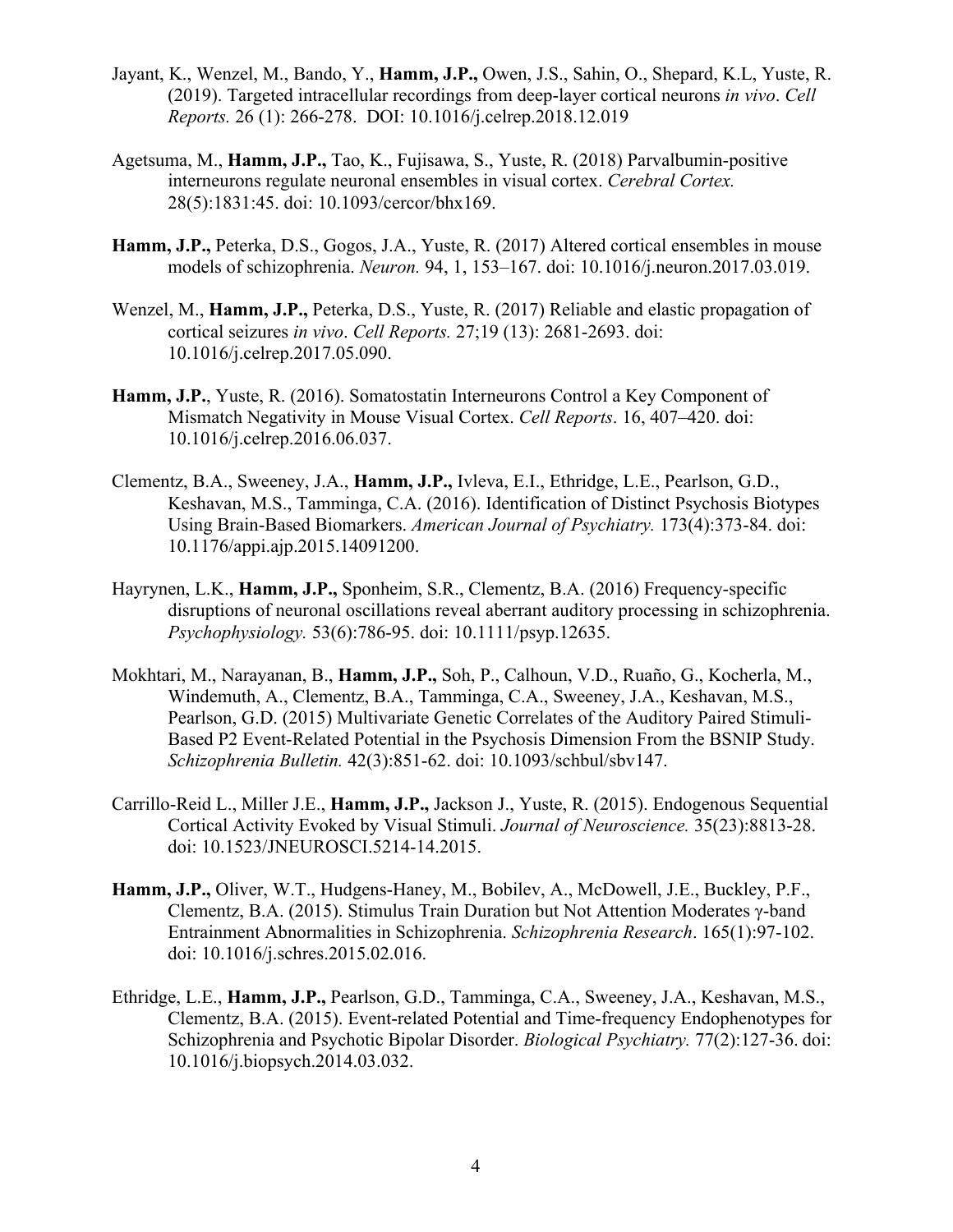- **Hamm, J.P.,** Ethridge, L.E., Boutros, N.N., Keshavan, M.S., Sweeney, J.A., Pearlson, G.D., Tamminga, C.A., Clementz, B.A. (2014). Diagnostic Specificity and Familiality of Early versus Late Evoked Potentials to Auditory Paired-Stimuli across the Schizophrenia-Bipolar Psychosis Spectrum. *Psychophysiology*. 51(4):348-57. doi: 10.1111/psyp.12185.
- **Hamm, J.P.,** Ethridge L.E., Shapiro J.R., Pearlson, G.D., Tamminga, C.A., Sweeney, J.A., Keshavan, M.S., Thaker, G., Clementz, B.A. (2013). Family History of Psychosis Moderates Early Auditory Cortical Response Abnormalities in Non-psychotic Bipolar Disorder. *Bipolar Disorders.* 15(7):774-86. doi: 10.1111/bdi.12110.
- Ivleva, E.I., Moates, A.F., **Hamm, J.P.,** Bernstein, I.H., Cole, D., Clementz B.A., Thaker, G., Tamminga C.A. (2013). Smooth Pursuit Eye Tracking, Prepulse Inhibition, and Auditory ERP Endophenotypes across the Schizophrenia - Bipolar Disorder Psychosis Dimension. *Schizophrenia Bulletin*. 40(3):642-52. doi: 10.1093/schbul/sbt047.
- Hudgens-Haney, M.E., **Hamm, J.P.,** Goodie, A.S., Krusemark, E.A., McDowell, J.E., Clementz, B.A. (2013). Neural Correlates of the Impact of Control on Decision Making in Pathological Gamblers. *Biological Psychology*. 92(2):365-72. doi: 10.1016/j.biopsycho.2012.11.015.
- **Hamm, J.P.**, Sabatinelli, D., Clementz, B.A. (2012) Alpha Oscillations and the Control of Voluntary Saccadic Behavior. *Experimental Brain Research*. 221(2): 123-128. doi: 10.1007/s00221-012-3167-8.
- **Hamm, J.P.,** Gilmore, C.S., Clementz, B.A. (2012) Augmented Gamma Band Auditory Steady-State Responses: Support for NMDA Hypofunction in Schizophrenia. *Schizophrenia Research*. 138(1): 1-7. doi: 10.1016/j.schres.2012.04.003.
- Ethridge, L.E., **Hamm, J.P.,** Shapiro, J.R., Summerfelt, A.T., Keedy, S.K., Stevens, M.C., Pearlson, G., Tamminga, C.A., Boutros, N.N., Sweeney, J.A., Keshavan, M.S., Thaker, G., Clementz, B.A. (2012). Neural Activations During Auditory Oddball Processing Discriminating Schizophrenia and Psychotic Bipolar Disorder. *Biological Psychiatry*. 72(9):766-74. doi: 10.1016/j.biopsych.2012.03.034.
- **Hamm, J.P.,** Dyckman, K.A., McDowell, J.E., Clementz, B.A. (2012) Pre-cue Fronto-Occipital Alpha Phase and Distributed Cortical Oscillations Predict Failures of Cognitive Control. *Journal of Neuroscience*. 32(20):7034-41. doi: 10.1523/JNEUROSCI.5198-11.2012.
- **Hamm J.P.,** Ethridge L.E., Shapiro J.R., Stevens M.C., Boutros N.N., Pearlson, G., Tamminga, C.A., Boutros, N.N., Sweeney, J.A., Keshavan, M.S., Thaker, G., Clementz, B.A. (2012) Spatiotemporal and Frequency Domain Analysis of Auditory Paired Stimuli Processing in Schizophrenia and Psychotic Bipolar Disorder. *Psychophysiology*. 49(4):522-30. doi: 10.1111/j.1469-8986.2011.01327.x.
- **Hamm, J.P.,** Gilmore, C.S., Picchetti, N, Sponheim, S.R., and Clementz, B.A. (2011). Abnormalities of Neuronal Oscillations and Temporal Integration to Low and High Frequency Auditory Stimulation in Schizophrenia. *Biological Psychiatry*. 69(10):989-96. doi: 10.1016/j.biopsych.2010.11.021.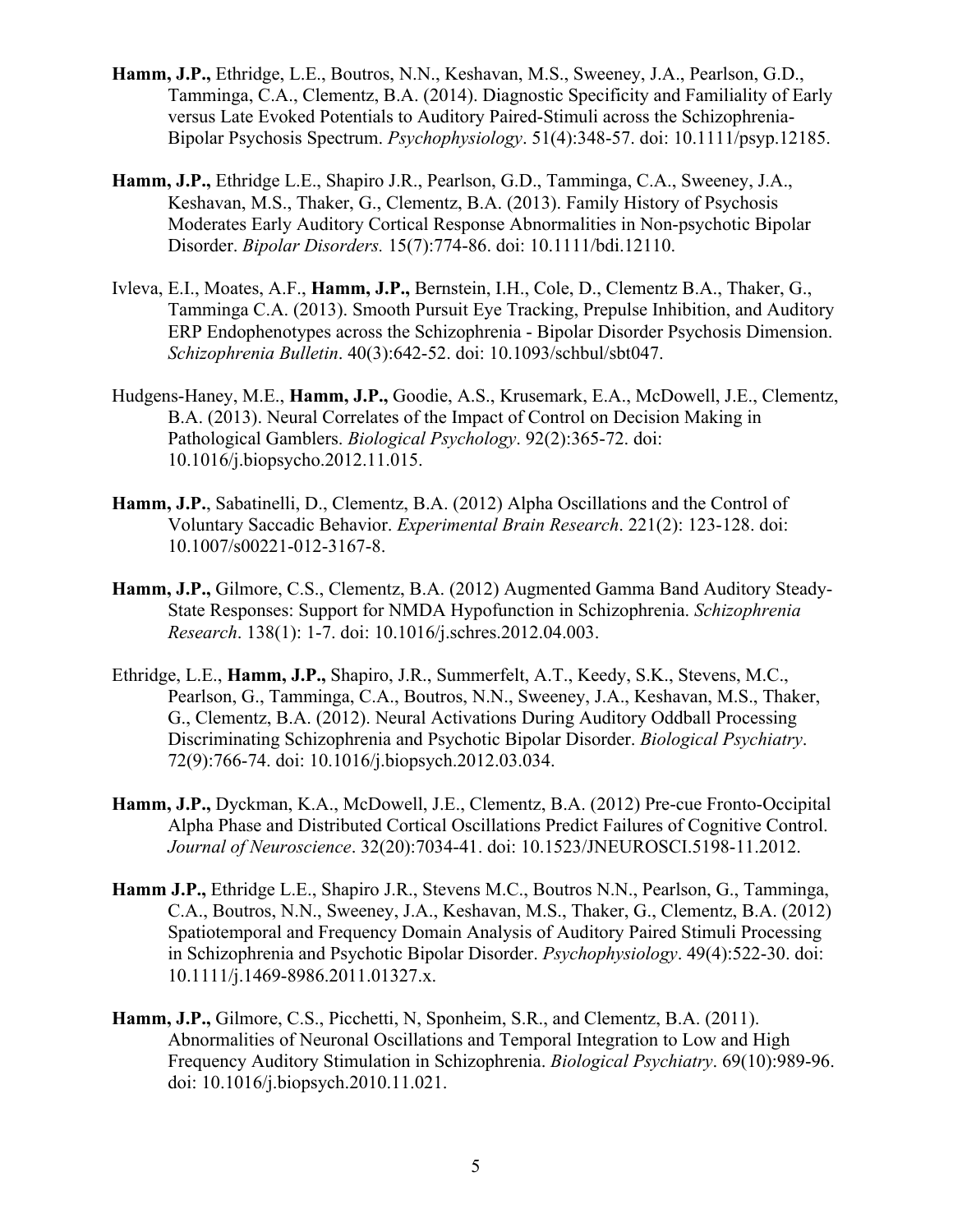**Hamm, J.P.,** Dyckman, K.A., Ethridge, L.E, McDowell, J.E., and Clementz, B.A. (2010). Preparatory activations across a distributed cortical network determine express saccade production. *Journal of Neuroscience.* 30(21):7350-7. doi: 10.1523/JNEUROSCI.0785- 10.2010.

## **MANUSCRIPTS**

- Gallimore, C.G., Ricci, D., **Hamm. J.P.** Rhythmic synchronizations across neocortical laminae during a sensory oddball paradigm support a predictive coding framework. *Under review, submitted April 2022.*
- Bastos, B., Ross, J.M., Gallimore, C.G., Ferrell, A., Holmes, J., **Hamm. J.P.** VIP interneurons mediate frontal-visual synchrony in the theta band during visual mismatch processing. *In preparation.*
- Van Derveer, C.G., Ferrell, A., **Hamm. J.P.** Detection of multisensory mismatch in posterior parietal cortex. *In preparation.*

## **INVITED SEMINARS**

- **Hamm, J.P.** (2021). "Adolescent development of top-down circuits for bottom-up novelty detection". Invited talk for symposium at NEURO2022, 45<sup>th</sup> annual meeting for the Japan Neuroscience Society, Okinawa, Japan, July 2nd 2022.
- **Hamm, J.P.,** "Cortical circuits for predictive processing in the mouse visual system" Talk given at Vanderbilt University, Nashville, TN June 3rd, 2022
- **Hamm, J.P.,** "Cortical circuits for predictive processing and novelty detection in the visual system" Talk given for the Frontiers in Neuroscience Seminar, Emory University, Atlanta, G.A.. Oct 15th, 2021
- **Hamm, J.P.,** "Circuits for sensory prediction error in visual cortex" Talk given for the Symposium on Hierarchical Processing in the Cerebral Cortex, USCD/Salk/Scripps, San Diego, C.A.. July  $10^{th}$ , 2021
- **Hamm, J.P.,** "Integrating stimuli in context in the cerebral cortex: cells, circuits, and oscillations." Talk given for the Neuroscience Seminar Series, University of Georgia, Athens, GA. May 6th 2021
- **Hamm, J.P.,** "Novel Inroads to the Neuropathology of Schizophrenia Through Optical Interrogation of Neural Circuits." Talk given for the Center for Diagnostics and Therapeutics, Georgia State University, Atlanta, GA, Nov 17th 2020
- **Hamm, J.P.,** "Cortical subnetworks encode sensory context" Talk given at University of Pittsburgh, Pittsburgh, PA. Dec 7th 2018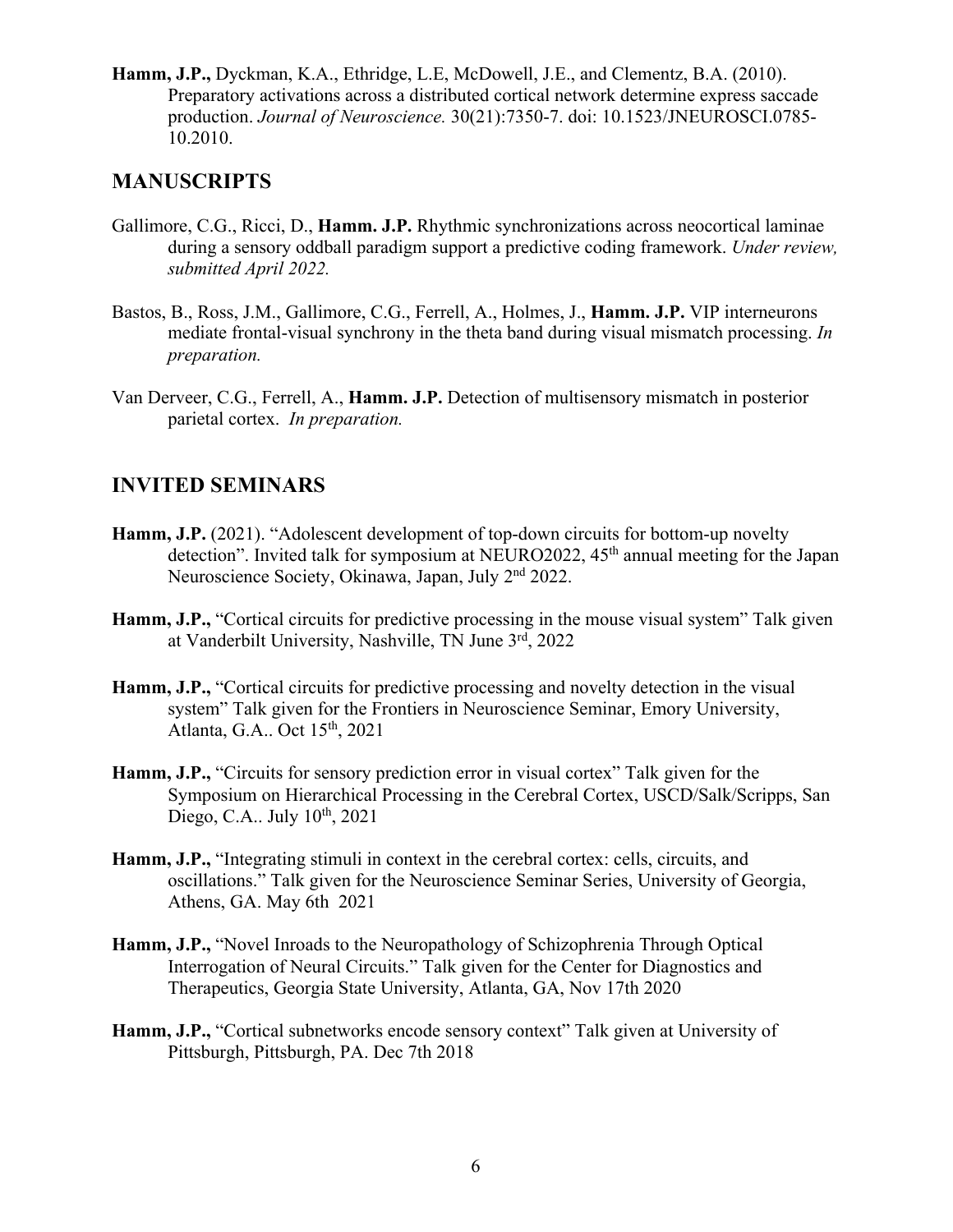- Hamm, J.P., "Distinct neuronal ensembles encode sensory stimulus context in the neocortex" Talk given at Georgia Tech, Atlanta, GA. Nov 17th, 2018
- **Hamm, J.P.,** "Two-photon Interrogation of Cortical Circuit Dynamics and Pathophysiology" Talk given at Childrens Hospital of Philadelphia (CHOP) and University of Pennsylvania (PENN). Philadelphia, PA. Oct 5<sup>th</sup> 2017
- **Hamm, J.P.** "Unreliable neocortical ensemble activity in pharmacological and genetic mouse models supports an attractor pathophysiology of schizophrenia" Talk given at Rutgers University, Oct  $4<sup>th</sup>$ , 2017
- **Hamm, J.P.** "Two-photon interrogation of cortical circuit pathophysiology in a translational neuropsychiatric framework". Talk given at Emory University, Atlanta, GA. Aug 15<sup>th</sup> 2017
- **Hamm, J.P.,** "Leveraging two-photon and optogenetic neurotechnologies in a translational neuropsychiatric framework". Talk given at University of Georgia, Athens, GA. Jun 20<sup>th</sup> 2017

#### **CONFERENCE PRESENTATIONS**

(last 5 years. \*presenting author. *Talks in italics*)

- Bastos, G\*., Holmes, J.T., Rader, A.M., Gallimore, C.G., Ross, J.M., **Hamm, J.P**. (2022). Cell-Type and Frequency-Specific Circuit for Mismatch Negativity in Mice. Poster presented at 2022 Society for Biological Psychiatry Conference (SOBP), New Orleans, LA, May 2022.
- Ferrell, A.D.\*, Rader, A.M., Nisseau-Bey, Z., Sweet, R.A., Grubisha, M.J., **Hamm, J.P**. (2022). Mutations in Kalrn Disrupt Gamma-Band Oscillations in the Auditory Cortex of Adult Mice. Poster presented at 2022 Society for Biological Psychiatry Conference (SOBP), New Orleans, LA, May 2022.
- Rader, A.M.\*, Ferrell, A.D., Sweet, R.A., Grubisha, M.J., **Hamm, J.P**. (2022). Kalrn Mutation Identified in Individuals with Schizophrenia Recapitulates Disease-relevant Neurooscillatory Aberrations in the Mouse Visual and Prefrontal Cortices. Poster presented at 2022 Society for Biological Psychiatry Conference (SOBP), New Orleans, LA, May 2022.
- Gallimore, C.G.\*, **Hamm, J.P.** (2022). A sensory oddball paradigm evokes rhythmic signatures across neocortical layers consistent with predictive coding Poster presented at 2022 Cold Spring Harbor Laboratory Conference on Neural Circuits (CSHL), Cold Spring Harbor, N.Y. March 2022.
- Gallimore, C.G.\*, **Hamm, J.P.** (2021). Local field potential signatures of context-specific processing in the mouse cortical column during visual oddball. Poster presented at 2021 Society for Neuroscience (SfN) Conference, virtual.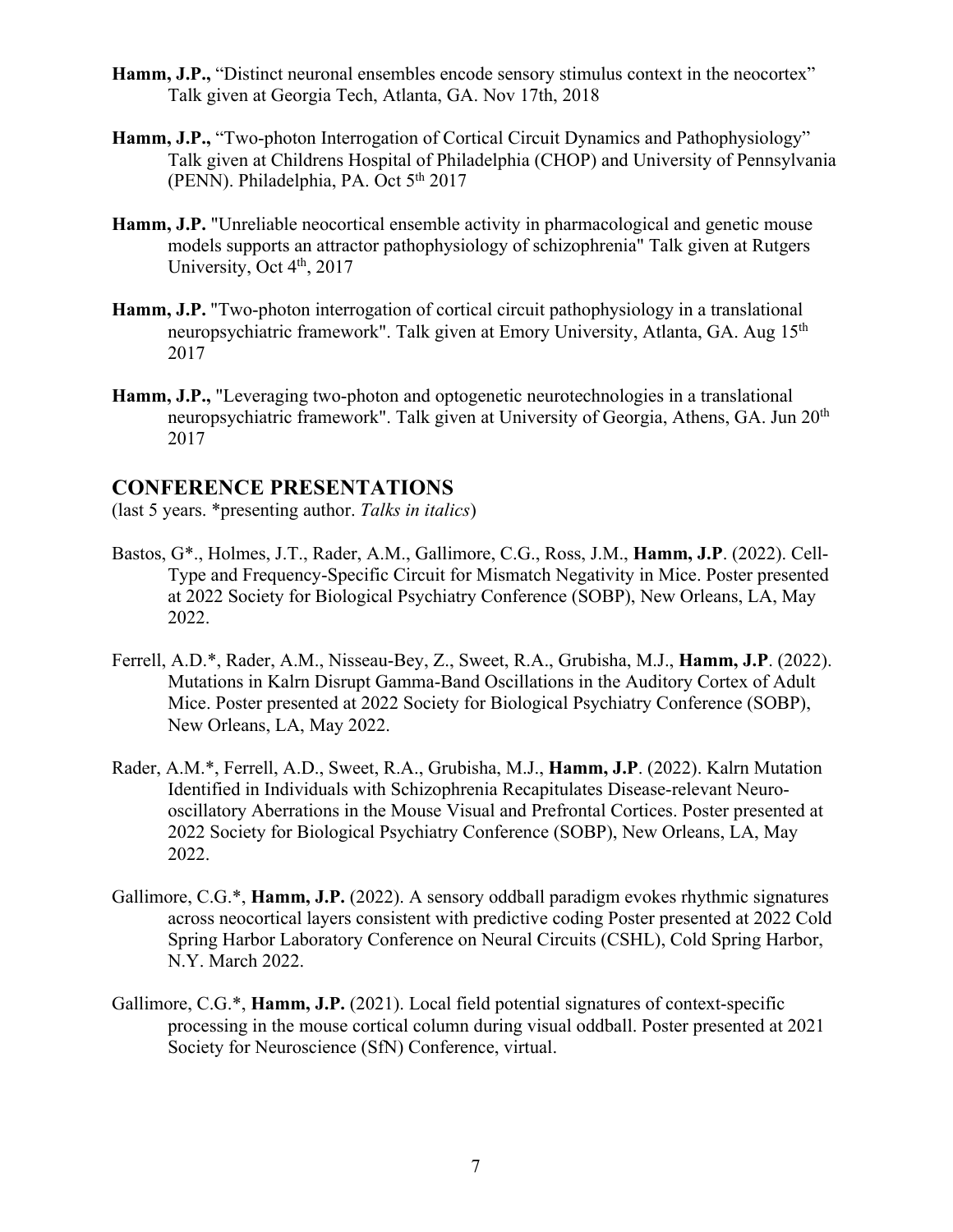- Bastos, G.\*, Holmes, J.T., Rader, A.M., **Hamm, J.P**. (2021). Chemogenetic suppression of VIP interneurons disrupts top-down alpha-band synchrony during visual oddball paradigm. Poster presented at 2021 Society for Neuroscience (SfN) Conference, virtual.
- Ross, J.M.\* & **Hamm, J.P.** (2021). Characterizing the development of sensory prediction error in cortical circuits. Poster presented at 2021 Society for Neuroscience (SfN) Conference, virtual.
- Van Derveer, A.B.\*, Gallimore, C.G., **Hamm, J.P.** (2021). Deviance-detection to multisensory mismatch in posterior parietal cortex of mice. Poster presented at 2021 Society for Neuroscience (SfN) Conference, virtual.
- Ferrell, A.D.\*, Rader, A.M.\*, Nisseau-Bey, Z., Sweet, R.A., Grubisha, M.J., **Hamm, J.P**. (2021). Schizophrenia-relevant mutation in Kalrn yields neurooscillatory aberrations in mouse sensory cortices. Poster presented at 2021 Society for Neuroscience (SfN) Conference, virtual.
- **Hamm. J.P.**\*, Bastos, G., Holmes, J., Gallimore, C.G., Ferrell, A., Ross, J.M. (2021). Longrange synchronization in the alpha-band differentially engages VIP and SST interneurons in visual cortex to support novelty detection during an oddball paradigm. Poster presented at 2021 American College of Neuropsychopharmacology (ACNP) meeting in San Juan, Puerto Rico.
- *Ross, J.M., Hamm, J.P.*\* *(2021), Emergence of Coordinated Neuronal Ensembles Across Adolescence in Neocortical Microcircuits. Talk given in a symposium at 2021 Society for Biological Psychiatry conference, virtual.*
- Bastos, G.\*, Gallimore, C.G., **Hamm. J.P.** (2021) Frequency-specific driving of frontal cortical feedback differentially engages V1 microcircuits. Poster presented at 2021 Society for Neuroscience (SFN) global connectome conference, virtual
- Gallimore, C.G.\*, Ross, J.M., Holmes, J., Ferrell, A., **Hamm. J.P.** (2021) Differential responses to novel sensory stimuli among cortical neuron subtypes. Poster presented at 2021 Society for Neuroscience (SFN) global connectome conference, virtual
- Ross, J.M., Bastos, B., Ferrell, A., Gallimore, C.G., Holmes, J., **Hamm. J.P.\*** (2020) Three nonoverlapping cortical interneuron subtypes relate to distinct EEG biomarkers in Neuropsychiatry. Poster presented at 2020 American College of Neuropsychopharmacology (ACNP), virtual.
- Hamm, J.P.<sup>\*</sup> Aberrant cortical ensembles underlie schizophrenia-like phenotypes in setd1a deficiency. Poster presented at 2019 American College of Neuropsychopharmacology (ACNP) meeting in Orlando, FL.
- Van Derveer, A.B.\*, Ferrell, A.D., Greene, M.L., Holmes, J.T., Kubricka, V., Ross, J.M., **Hamm, J.P.** (2019) Neuronal ensembles for auditory and visual novelty detection in posterior parietal cortex. Society for Neuroscience conference, Chicago, IL *\** presenter is mentee of Hamm. J.P.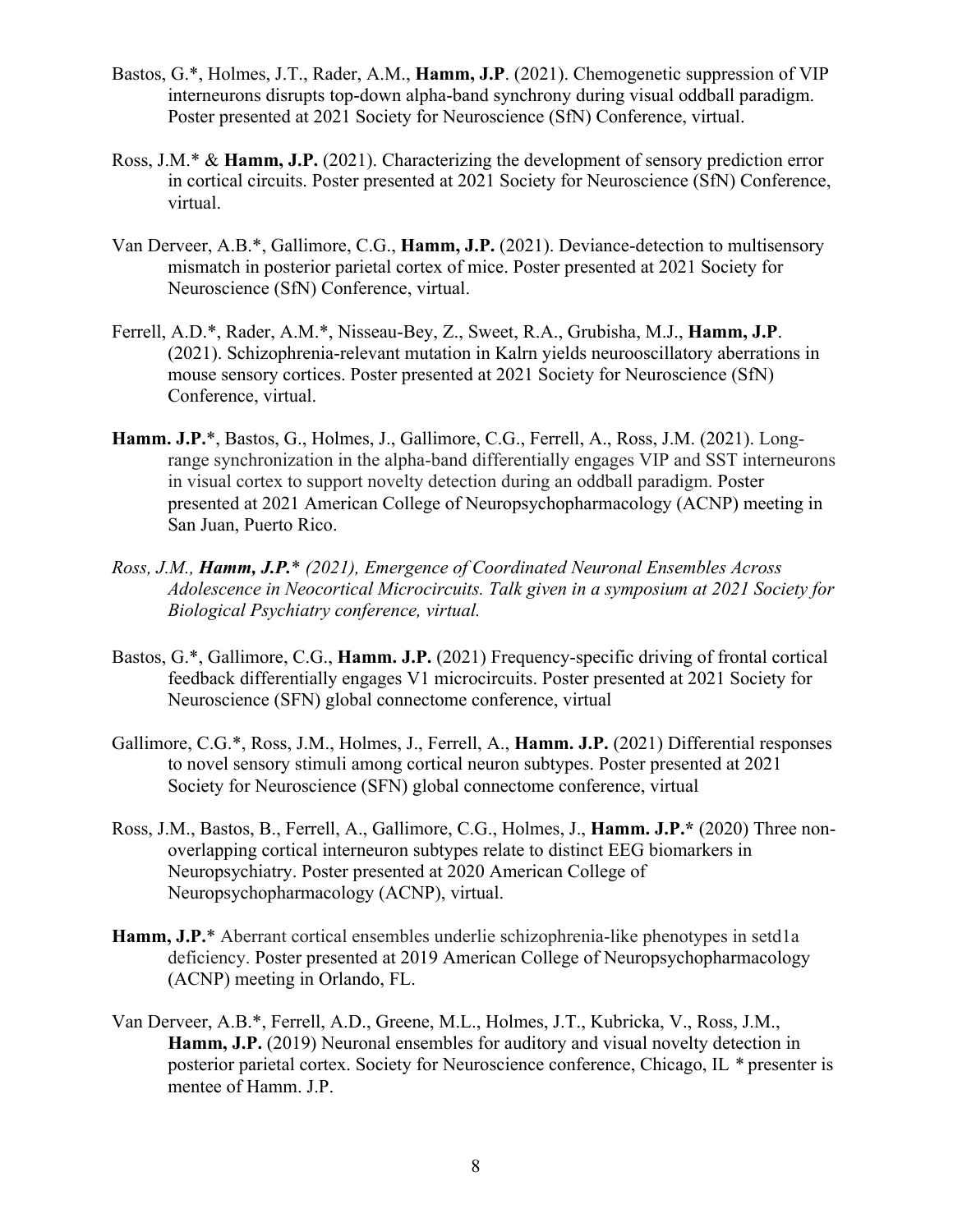- *Hamm, J.P.* \**, Organizer and chair of minisymposium: "Expecting the unexpected: cortical circuits for novelty detection", Society for Neuroscience conference in Chicago, IL, Oct 2019.*
- **Hamm, J.P.**\* Three-dimensional calcium imaging of cortical subnetworks encoding novel stimuli. Sculpted Light in the Brain conference, London, UK. June 2019
- **Hamm, J.P.**\***,** Gogos, J.A. Yuste, Two-photon interrogation of a sensory biomarker of schizophrenia. Poster presented at 2018 American College of Neuropsychopharmacology (ACNP) meeting in Hollywood, FL.
- **Hamm, J.P.**\***,** Shymkiv, Y., Han, S., Yang, W. Yuste, R. Distinct cortical ensembles process redundant and deviant sensory stimuli. Poster presented Nov 2018 at the Society for Neuroscience conference in San Diego, CA.
- *Hamm, J.P.*\**, Shymkiv, Y., Yuste, R. The role of prefrontal inputs to visual cortex in biomarkers of sensoricognitive processing deficits. Talk given as a symposium at 2018 Society for Biological Psychiatry conference in New York, New York. Co-Chair of session.*
- *Hamm, J.P.*\**, Shymkiv, Y., Yuste, R. Top-Down and Thalamocortical Contributions to Sensory Context Processing and Related Biomarkers of Schizophrenia. Talk given at 2018 Gordon Research Seminar on Thalamocortical Interactions in Italy.*
- *Hamm, J.P.*\**, Gogos, J.A. Yuste, R. Cell and circuit mechanisms of EEG biomarkers in mouse models. Talk given as a symposium 2017 American College of Neuropsychopharmacology* (ACNP) *meeting in in Palm Springs, CA. Co-Chair of session.*
- *Hamm, J.P***.**\**., Shymkiv, Y., Yuste, R. Prefrontal functional inputs in visual cortex during processing of redundant and novel stimuli. Talk given at 2017 Society for Neuroscience Meeting, Washington D.C..*
- *Hamm, J.P.* \**, Gogos, J.A. Yuste, R. Abnormal neocortical ensemble activity in pharmacological and genetic mouse models supports an attractor pathophysiology of schizophrenia. Talk given at 2017 International Congress on Schizophrenia Research in San Diego, CA.*
- **Hamm, J.P.,** Gogos, J.A. Yuste, R. Mismatch negativity depends on somatostatin interneurons and is affected in a genetic model of schizophrenia. Poster presented Nov 2016 at the Society for Neuroscience conference in San Diego, CA.
- **Hamm, J.P.,** Yuste, R. Sensory cortical ensembles are functionally disorganized in mouse models of schizophrenia. Poster presented Nov 2016 at Cell Symposia: Big Questions in Neuroscience symposium in San Diego, CA.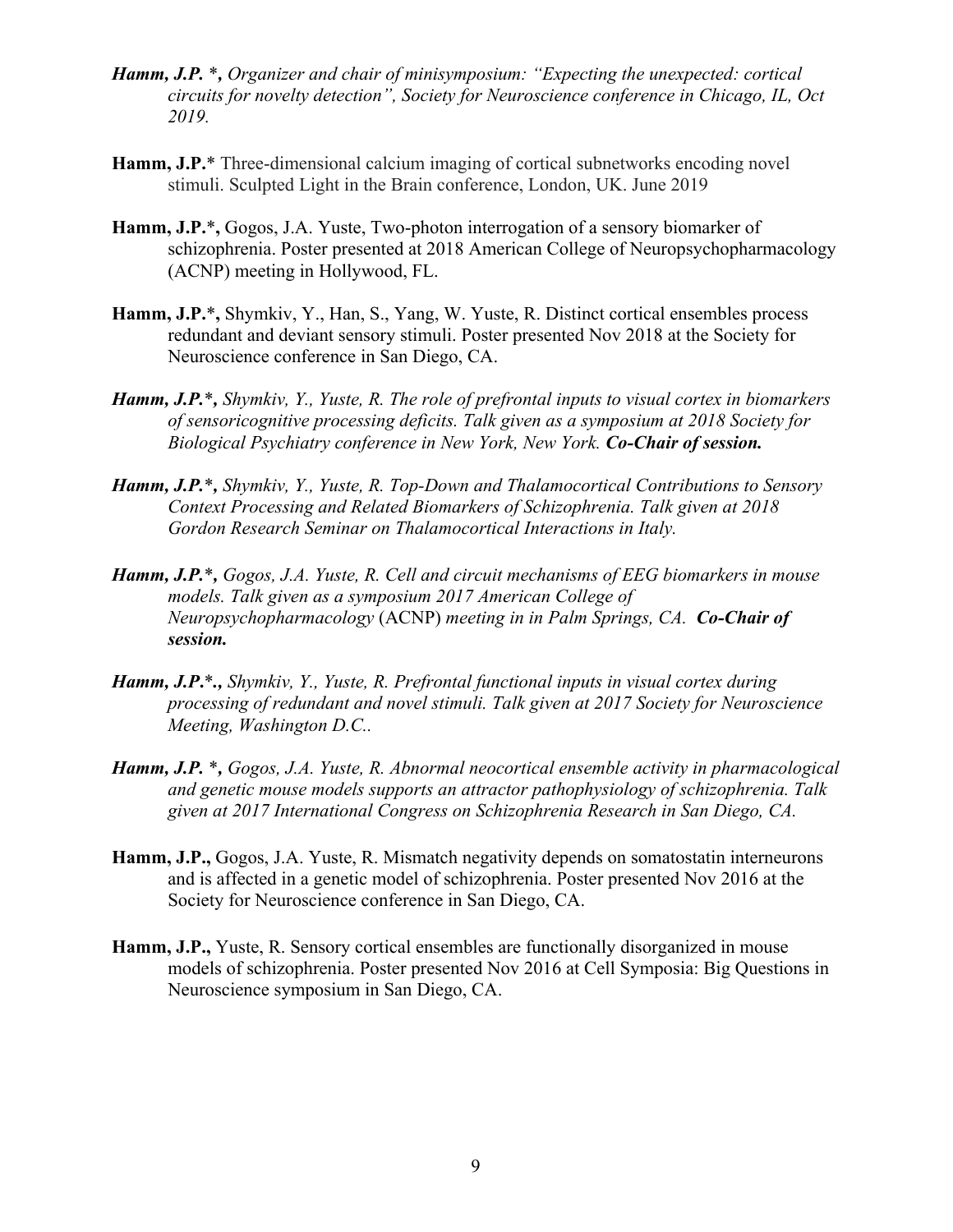# **TEACHING**

### **COURSES TAUGHT**

| $2020$ - present                       | <b>Instructor of record, Georgia State University</b><br>NEUR 8020- Systems Neuroscience (Spring 2020)<br>NEUR 8000- Principles of Neuroscience (Fall 2020) |                                                  |                                                   |
|----------------------------------------|-------------------------------------------------------------------------------------------------------------------------------------------------------------|--------------------------------------------------|---------------------------------------------------|
|                                        |                                                                                                                                                             |                                                  | NEUR 8000- Principles of Neuroscience (Fall 2021) |
|                                        |                                                                                                                                                             |                                                  | NEUR 8020- Systems Neuroscience (Spring 2022)     |
|                                        |                                                                                                                                                             | <b>Guest lectures, Georgia State University</b>  |                                                   |
|                                        |                                                                                                                                                             | NEUR 6040-Sensation and Perception (Spring 2022) |                                                   |
| "Central visual pathways and circuits" |                                                                                                                                                             |                                                  |                                                   |
| $2010 - 2013$                          | <b>Instructor of record, University of Georgia</b>                                                                                                          |                                                  |                                                   |
|                                        | PSYC 3980- Research design (Fall 2010)                                                                                                                      |                                                  |                                                   |
|                                        | PSYC 3990- Research methods lab (Fall 2013)                                                                                                                 |                                                  |                                                   |
| $2008 - 2011$                          | Graduate Teaching Assistant, University of Georgia                                                                                                          |                                                  |                                                   |
|                                        | PSYC 6430 – Applied Regression (Fall 2011)                                                                                                                  |                                                  |                                                   |
|                                        | PSYC 3230 – Abnormal Psychology (Spring 2009 and Fall 2009)                                                                                                 |                                                  |                                                   |
|                                        | PSYC 2101 – Psychology of Adjustment (Fall 2008)                                                                                                            |                                                  |                                                   |
|                                        |                                                                                                                                                             |                                                  |                                                   |

#### **STUDENTS MENTORED**

#### **Current-postdoctoral trainees:**

Dr. Ross, J.M. (2019-current).- Ph.D. in Neuroscience, University of Tennessee Health Science Center, 2019

#### **Current-graduate students:**

Van Derveer, A. (2019-current). Ph.D. student, Neuroscience, GSU

Bastos, G. (2020-current). Ph.D. student, Neuroscience, GSU

Gallimore, C.G. (2020-current). Ph.D. student, Neuroscience, GSU

Rader, A. (2021-current). Ph.D. student, Neuroscience, GSU

Holmes, J.T. (2021-current). M.S. student, Neuroscience, GSU

Ricci, D. (2022-current). M.S. student, Neuroscience, GSU

#### **Current-undergraduate:**

Towers, A. (2021-current). Neuroscience Major, GSU

Sutton, T. (2021-current). Neuroscience Major, GSU

#### **Current-committee member:**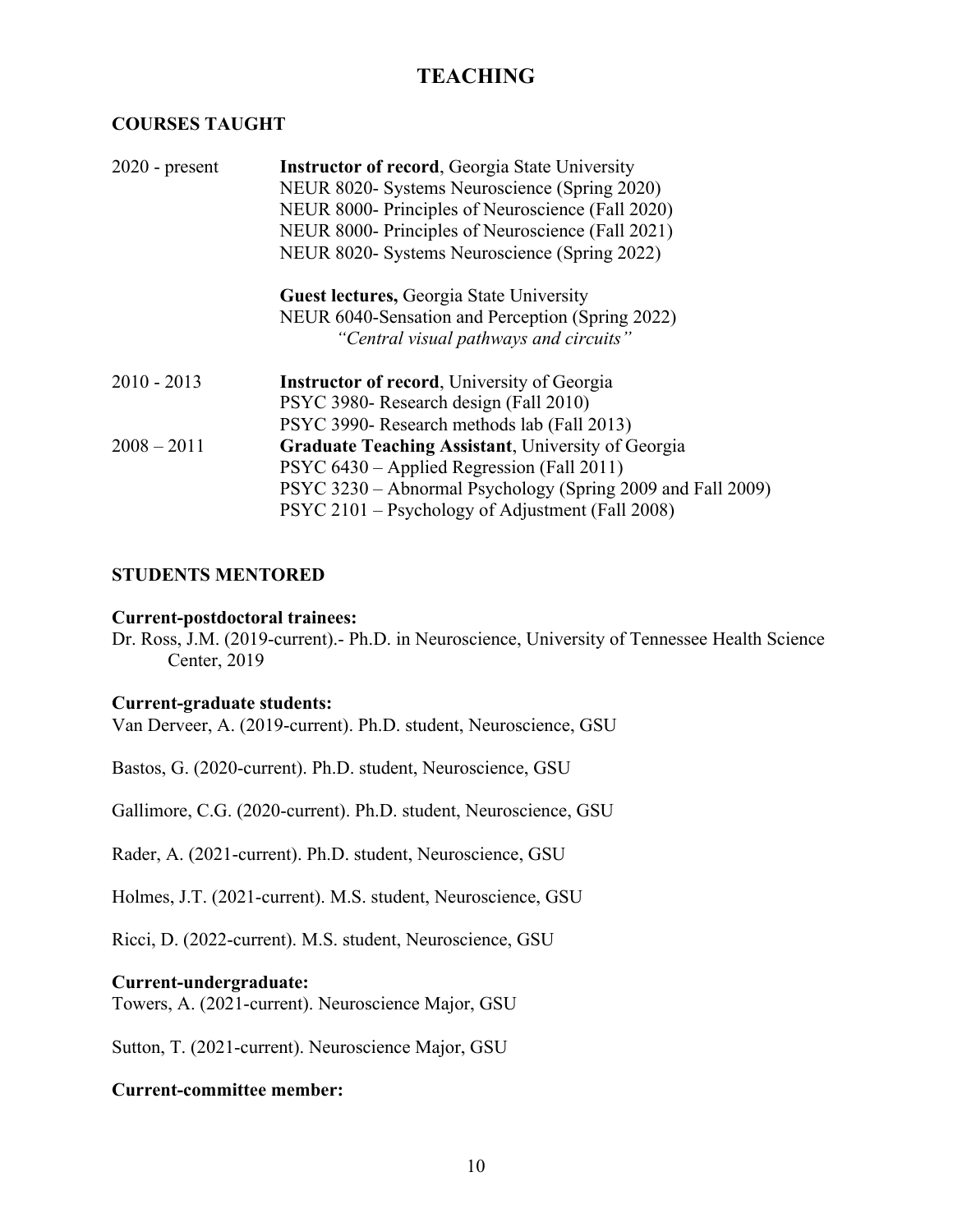West, C. (2020-current). Ph.D. student, Neuroscience

Ghane, M.A. (2020-current). Ph.D. student, Neuroscience

Bourahmah, J. (2020-current). Ph.D. student, Neuroscience

Moon, D. (2021-current). Ph.D. student, Neuroscience

#### **Non-thesis reader:**

Martinez Otiz, G. (2020). M.S. Neuroscience, GSU. Apathy and Striatal Gray Matter Patterns in Schizophrenia and Huntington's Disease

#### **Past-students-primary mentor:**

- Holmes, J.T. (2018-2020). B.S. Neuroscience with distinction, GSU. Honors thesis: Neocortical Somatostatin-Positive Interneurons Show Context Dependent Activity in a Classic Visual Oddball Paradigm. *Currently M.S. student in Hamm Lab.*
- Nsiangani, A.Y.T., (2019-2020). M.S. Biology, GSU. Masters non-thesis: Systems and methods to quantify and improve intrinsic signal imaging of the mouse visual cortex.

Greene, M. (2018-2020). Attending nursing school.

- Kubricka, V. (2019-2021). B.S. Neuroscience with distinction, GSU. Attending graduate school for a Masters in Medical Science.
- Nisseau-Bey, Z. (2020-2021). B.S. in Neuroscience, GSU. Attending Medical school in fall 2021 at Morehouse.

#### **SERVICE**

#### **COMMITTEES**

#### **Department Service**

Committee Chair, Research Facilities Committee. (August 2019 - Present).

Committee Member, New full-time lecturer search committee. (March 2021- May 2021).

Committee Member, New tenure-track faculty search committee (September 2019 - May 2020).

Committee Member, Undergraduate Program Committee. (August 2019 – May 2021).

#### **University/College Service**

Committee Chair, Brains and Behavior internal grant review panel. (2022).

Committee Member, Internal Grants Peer Review Committee. (January 2022-2025).